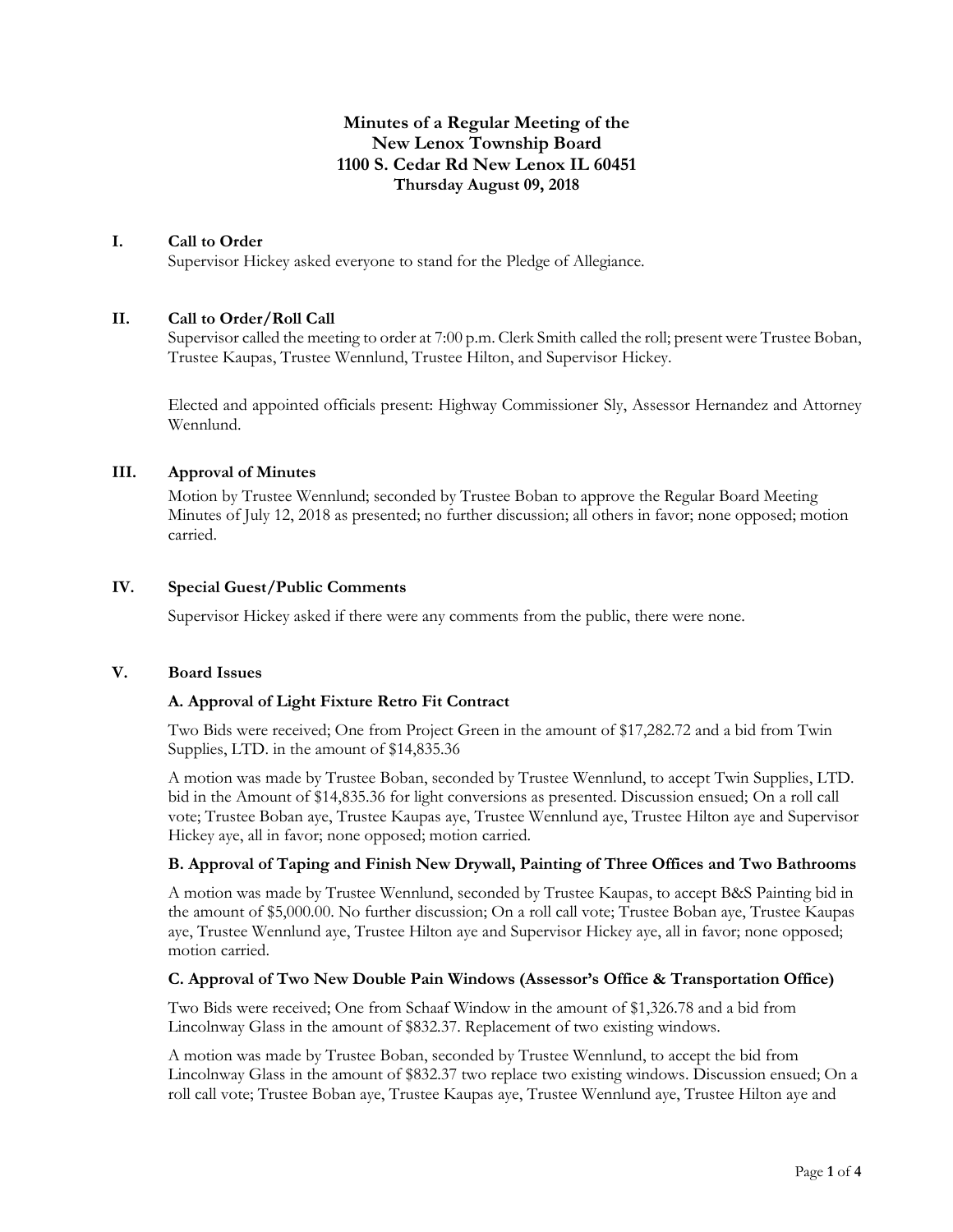Supervisor Hickey aye, all in favor; none opposed; motion carried.

## **D. Approval of Two New Bathroom Doors, Frames, Hinges, Closures and Kick Plate**

A motion was made by Trustee Wennlund, seconded by Trustee Boban, to accept J&L Doors bid in the amount of \$1,565.54. Discussion ensued; On a roll call vote; Trustee Boban aye, Trustee Kaupas aye, Trustee Wennlund aye, Trustee Hilton aye and Supervisor Hickey aye, all in favor; none opposed; motion carried.

## **E. Approval of Two New Counter Tops**

A motion was made by Trustee Wennlund, seconded by Trustee Kaupas, to allow expenditure not to exceed the amount of \$1,000.00 for the replacement of two Counter Tops. Discussion ensued; On a roll call vote; Trustee Boban aye, Trustee Kaupas aye, Trustee Wennlund aye, Trustee Hilton aye and Supervisor Hickey aye, all in favor; none opposed; motion carried.

### **F. Annual Review of Senior Housing**

Supervisor Hickey presented that a 2% increase; A One Bedroom currently at \$778.00 would go to \$793.00, a Two Bedroom currently at \$913.00 would go to \$931.00 includes maintenance fee.

A motion was made by Trustee Wennlund; seconded by Trustee Boban for a 2% increase in rent, a onebedroom new rent \$793.00, a two bedroom \$931.00. Discussion ensued; On a roll call vote; Trustee Boban aye, Trustee Kaupas aye, Trustee Wennlund aye, Trustee Hilton aye and Supervisor Hickey aye, all in favor; none opposed; motion carried.

### **G. Approval of Placement of a Third Recycling Container for the Will County Program**

A motion was made by Trustee Boban; seconded by Trustee Kaupas to allow at no additional charge to the Township for a Third Recycling Container. Discussion ensued; On a roll call vote; Trustee Boban aye, Trustee Kaupas aye, Trustee Wennlund aye, Trustee Hilton aye and Supervisor Hickey aye, all in favor; none opposed; motion carried.

## **H. Approval of Marshall Cemetery Tree Removal Bid**

Supervisor Hickey asked that the Board wait until next month to bring this back he only has one bid at this time and is waiting for a few more.

# **I. Approval of a New Furnace and Air Conditioning Unit**

Supervisor Hickey stated the Compressor went out on the Air Conditioning Unit. To replace the Compressor, it was advised that the coils should be replaced as well. The unit is from 1995 the cost would be around \$6,000. It makes sense to replace the Unit.

Two bids were received; Service Tech \$8,500.00 and D&T Service \$7,680.00.

A motion was made by Trustee Wennlund; seconded by Trustee Boban to approve the bid from D&T Service for a new furnace and air conditioning unit. In the amount of \$7,680.00 Discussion ensued; On a roll call vote; Trustee Boban aye, Trustee Kaupas aye, Trustee Wennlund aye, Trustee Hilton aye and Supervisor Hickey aye, all in favor; none opposed; motion carried.

### **VI. Reports from Township Officials**

### **A. Supervisor Hickey**

1. Building Improvements and Repairs

Construction on the bathrooms will start next week. He is hoping that during construction they will be able to keep one of the bathrooms open, however that will not be determined until they get into the walls. Electrician is done with the Office area they will still have bathroom work to do. Drywall is up as soon as windows are in they will be able to finish drywall and start painting.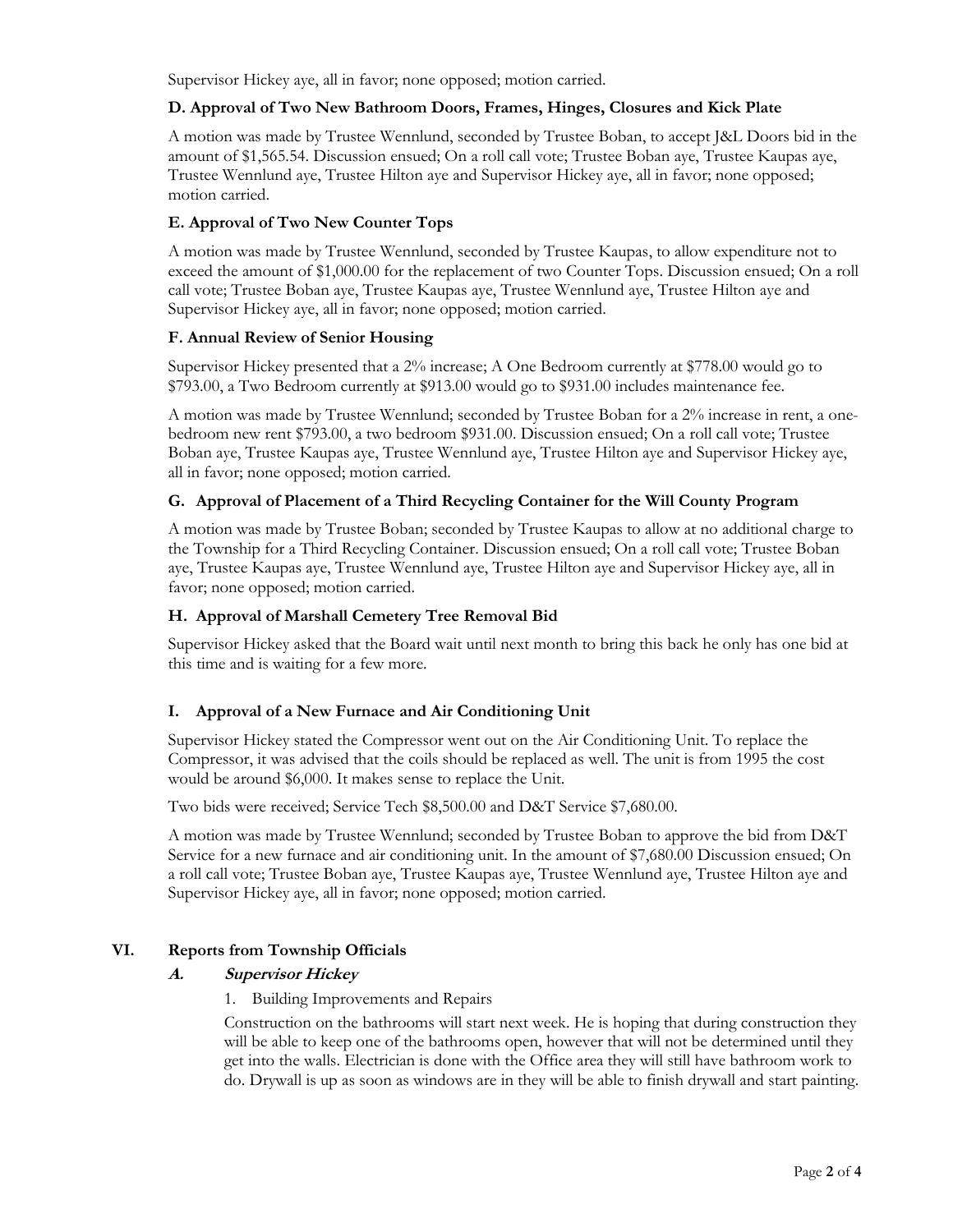- 2. Supervisor Hickey shared with the Board that he will probably be asking the Office Manager to go full-time, he wanted to give the board a heads up.
- 3. Supervisor Hickey shared with the board that he received a call from a textile recycling company they would pay us by the pound. He would like to investigate this by talking with Sharefest.

## **Trustee Reports**

1. Trustee Boban stated that the good news was Supervisor Hickey covered the top 3 items on his list.

He stated that we had 78 cars utilize the electronic recycling program. Those numbers keep steady.

Trustee Boban reported, there was a positive West Niles Virus sample taken from the New Lenox sample station. They did one spraying last week and took one week off they will be doing another one next week once they get in more product because its running low. They will look at the samples again. The Village generally sprays up to Labor Day.

Safety Handbook continues though he had other issues that were in the forefront this month.

- 2. Trustee Kaupas reported that she met with Kathy from the Food Pantry and that visits were down in July 280 visits, though she expects the number to increase in August. She has gotten nine to ten new people using the pantry this month. Her help stayed for the summer she was very happy to have them working in the pantry. They will be going back to school but plan on staying through the fall but then leaving.
- 3. Trustee Wennlund stated he was glad to see that we are working on getting the bids for the tree's removal at the cemetery. He has had no complaints at the cemeteries.
- 4. Trustee Hilton stated that rides also were down in July and are expected to rise in August with school beginning. The new Van has not yet arrived everyone is waiting on it.
- B. Clerk Smith no report
- C. Highway Commissioner Sly reported, they finished the motor fuel tax paving of 184<sup>th</sup> 185<sup>th</sup> street area and Cherry Hill Rd near Laraway Rd was just completed this past week, some of that work was in conjunction with Joliet and Joliet owes for their part of the project. The remainder they will be doing with the Village of New Lenox and they are taking the lead on it the work will be for doing Joliet Highway and part of Spencer Road through their contract.
- D. Assessor Hernandez reported that the Senior Freeze deadline has passed, though she is still taking the applications for it and she continues to take last year's applications too. For 2018 if you had the senior exemption on your property you received the new 2018 form for the freeze; because they had changed the qualifications. The 2017 application for 2016 income was \$55,000 the new change for the 2018 application 2017 income increased to \$65,000. All seniors that have the senior homestead exemption received in the mail an application for the senior freeze. Last year we did 341 total applications; to date for the 2018 applications we have taken in 603. A lot of people fell into the \$55,000-\$65,000 range and some people had fallen off and didn't realize they had and because they got the form mailed to them they're back on.

Assessor Hernandez reported that last year at this time our total gross EAV was \$1,515,000,000 and right now we are at \$1,575,383,181 of that \$17 million is new construction; in 2017 at this time our new construction was \$20 million so were down \$3 million in new construction at this time, but with the 2.96% equalization factor we got, that gave us 43 million in increase in assessed evaluation plus the \$17 million in new construction; that's why were up over last year's numbers. We are just now getting in our July & August occupancy's and some of September will get added, but probably won't reach the \$3 million.